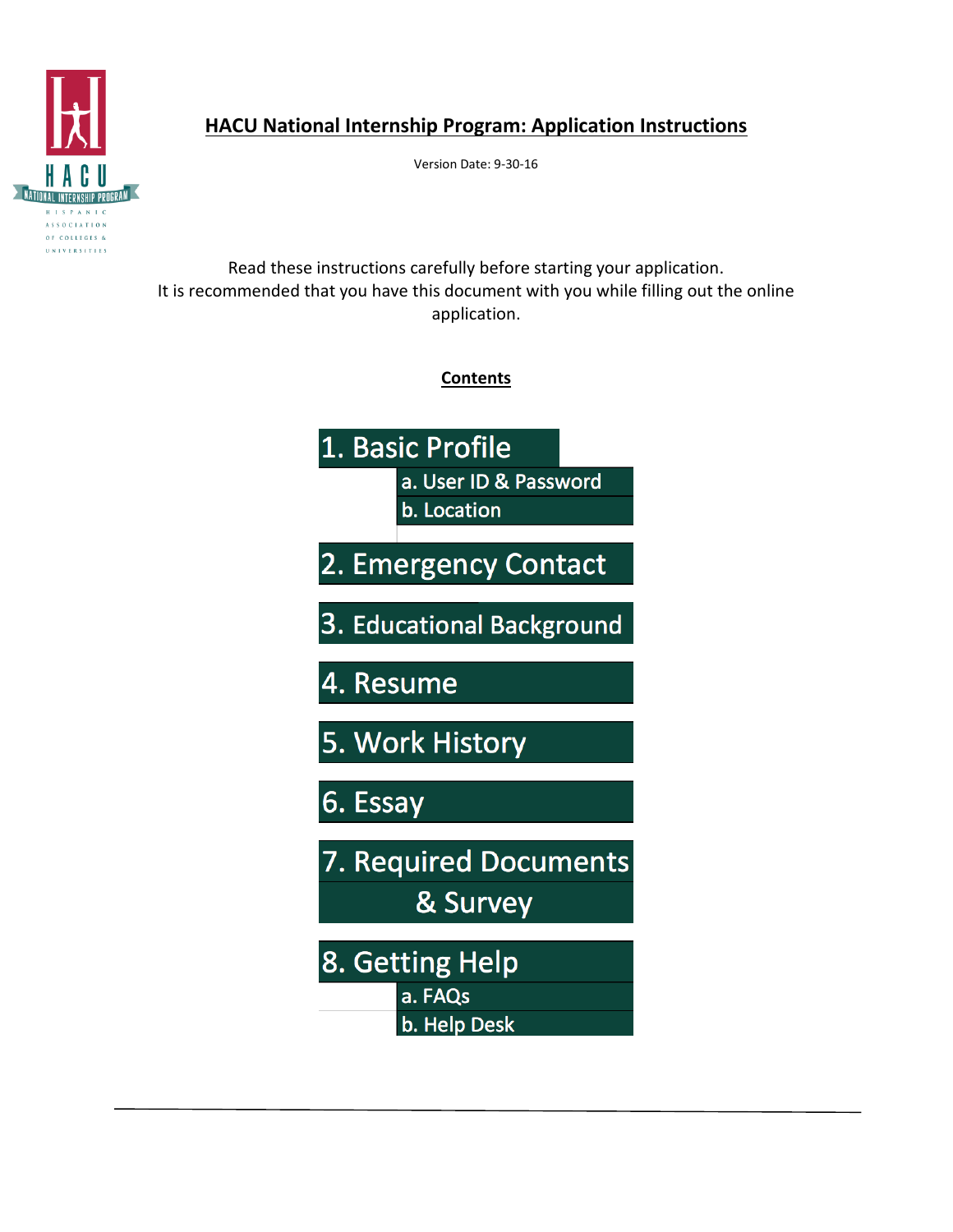# **1.0 Application Steps**

To access your application, visit the following URL: [http://www.hacu.net/hacu/Apply\\_Online.asp.](http://www.hacu.net/hacu/Apply_Online.asp)

|                              | <b>About HACU</b><br><b>Advocacy</b> | <b>Strategic Alliances &amp; Partners</b><br><b>Conferences</b><br><b>Membership</b><br>Research<br><b>News</b><br><b>Programs</b>                                                                                                                                                                                                                                                                |  |  |  |
|------------------------------|--------------------------------------|---------------------------------------------------------------------------------------------------------------------------------------------------------------------------------------------------------------------------------------------------------------------------------------------------------------------------------------------------------------------------------------------------|--|--|--|
|                              |                                      | A<br><b>HACU National Internship Program / Apply Online</b>                                                                                                                                                                                                                                                                                                                                       |  |  |  |
|                              | <b>HNIP Home</b>                     | $-22.4$<br><b>CO</b> SHARE                                                                                                                                                                                                                                                                                                                                                                        |  |  |  |
| HISPANIC                     | <b>Students</b>                      | <b>Online Internship Application</b><br>1. Download the application instructions. Read these instructions completely before you<br>begin and have them with you as you complete the application.<br>2. Be sure to give yourself ample time to complete the entire process. In order to complete<br>the final section, you will need to obtain a letter of recommendation from a department chair, |  |  |  |
| <b>ASSOCIATION</b>           | <b>HNIP Benefits</b>                 |                                                                                                                                                                                                                                                                                                                                                                                                   |  |  |  |
| OF COLLEGES &                | Eligibility                          |                                                                                                                                                                                                                                                                                                                                                                                                   |  |  |  |
| <b>UNIVERSITIES</b>          | Selection and<br>Placement           |                                                                                                                                                                                                                                                                                                                                                                                                   |  |  |  |
|                              | <b>Internship Dates</b>              | professor, or academic advisor, a valid enrollment verification and an official transcript (or                                                                                                                                                                                                                                                                                                    |  |  |  |
| <b>Search Website</b><br>Gol | <b>Application Checklist</b>         | transcripts printed on heat-sensitive security paper) to later be scanned and uploaded to your<br>online application. Please make sure to redact any Personally Identifiable Information<br>(PII) like your social security number (SSN) and date of birth from uploaded<br>documents.                                                                                                            |  |  |  |
| <b>Search Members</b><br>Gol | <b>Frequently Asked</b><br>Questions |                                                                                                                                                                                                                                                                                                                                                                                                   |  |  |  |

All of the information requested serves to help us match you to internships that best suit your goals, interests, and qualifications.

You can always save and close your application to return to it at a later time. At the bottom of the page you last completed, there is a button titled 'save and advance to next section'. Click there in order to continue to the next section. Please **do not use the "back" button on your web browser** while you are in the application. You will lose any information you've entered, delaying the processing of your application.

#### **1.1. Basic Profile**

#### **1.1.1 User ID & Password**

*Your UserID will be the email address that you submit during registration.* Use an email with which you have long-term access. That e-mail address will be associated with your social security number and you will not be able to create another account.

We suggest using a Gmail, Hotmail, or Yahoo account, for example, instead of your university email, as those are often unavailable to you after graduating. If you forget your password, go to the login page [\(http://www.hacu.net/applicantportal\)](http://www.hacu.net/applicantportal), enter your UserID, and click "Login." Your password will be sent to the email address submitted during registration.

Note: UserID and passwords created prior to Fall 2010 will not work in the new application system. You will need to complete a Help Desk form to retrieve your new UserID and Password.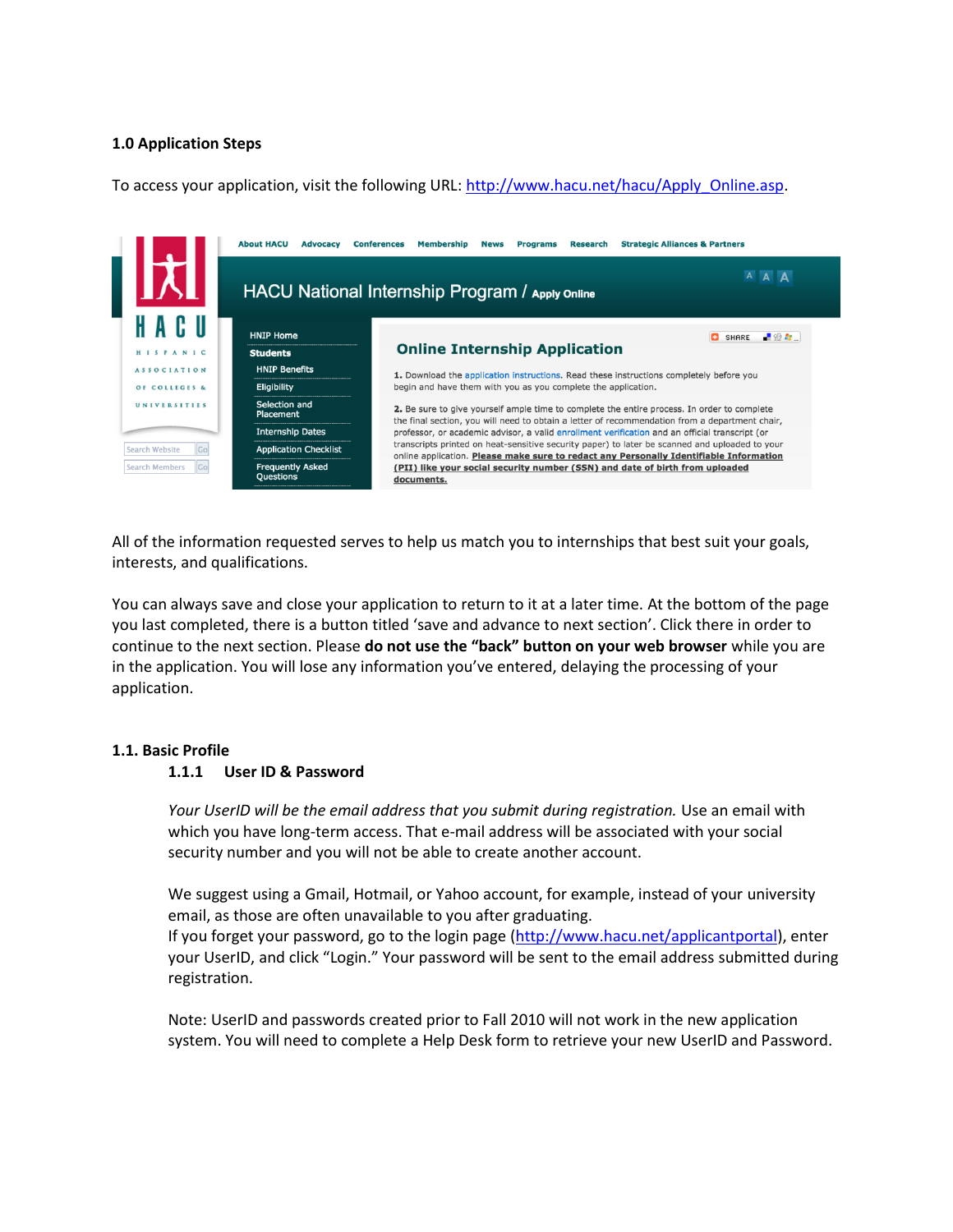#### **1.1.2 Location**

The "City" field will be pre-filled for you once the first few letters are entered. You may have to wait a few seconds for a list of cities to appear.

| <b>Permanent Address</b>                            |                                              |  |  |  |
|-----------------------------------------------------|----------------------------------------------|--|--|--|
| *Address                                            |                                              |  |  |  |
| <b>Address2</b>                                     |                                              |  |  |  |
| *City<br>(Type few letters<br>and select from list) | Tampa<br>Tampa, FL, United States of America |  |  |  |
| *State                                              |                                              |  |  |  |
| *Country                                            | Select One<br>÷                              |  |  |  |
| <b>Permanent Address</b>                            |                                              |  |  |  |
| *Address                                            |                                              |  |  |  |
| <b>Address2</b>                                     |                                              |  |  |  |
| *City<br>(Type few letters<br>and select from list) | Tampa                                        |  |  |  |
| *State                                              | Florida                                      |  |  |  |
| *Country                                            | United States of America ↓                   |  |  |  |

After you select the name of your city, the state and country will be filled for you. If your city is not listed, you may also type the name of the city, then manually select the state in which your city is located.

# **1.2.Emergency Contact Information**

If selected, this person will be our primary point of contact in case of an emergency. The city, state, and country will fill in automatically after you enter the first few letter of the city name.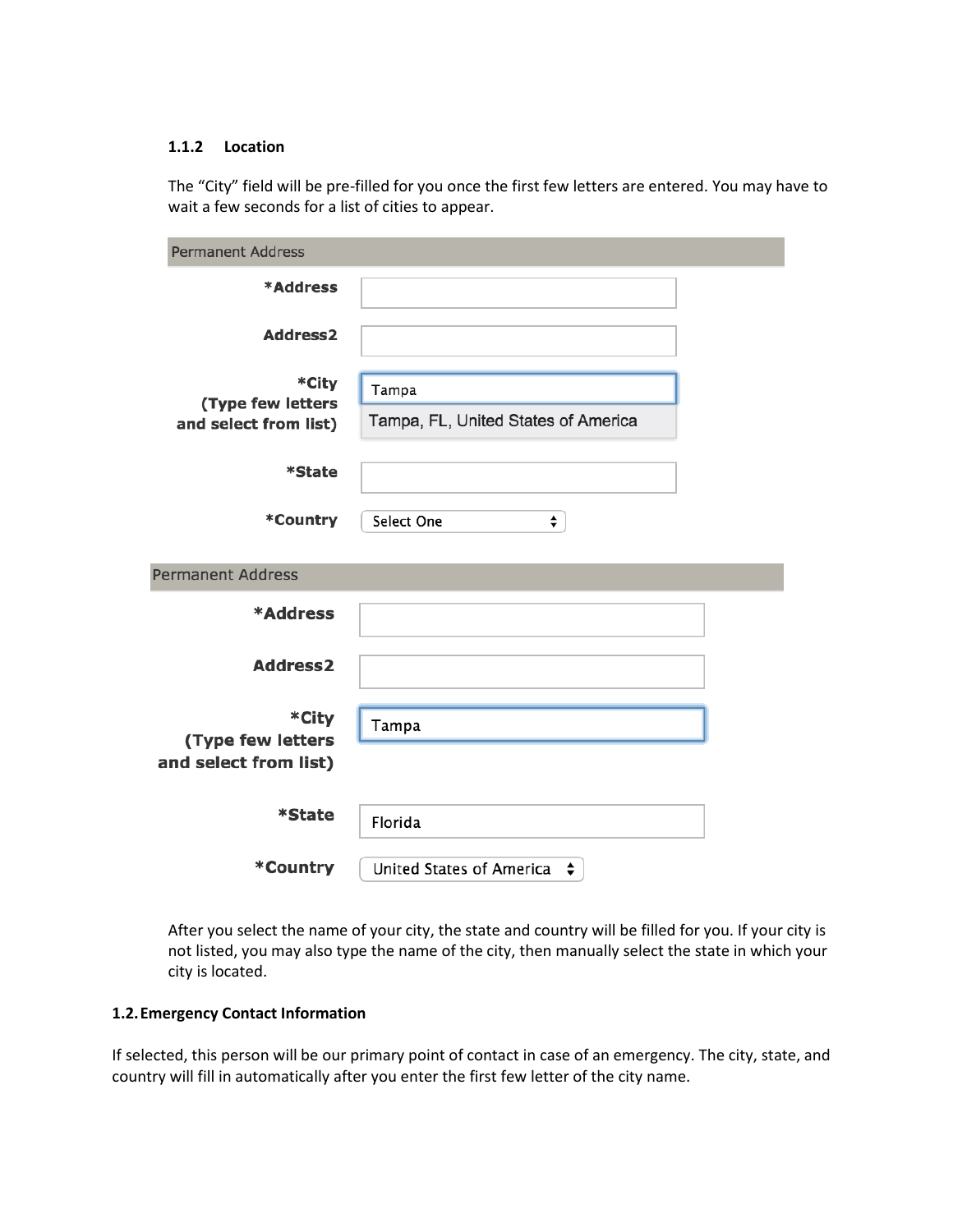# **1.3.Educational Background**

Here you will list the names of colleges and universities you have attended and/or are currently attending. The earliest a fall program applicant may graduate is December of the internship year. The earliest a spring or summer program applicant may graduate is May of the internship year.

After entering the first few letters of your institution's name, our database will generate a list of schools containing the letters you typed. For example, entering "Cali" will generate a list of ALL schools that have those 4 letters in the name. Be aware some instructions may be in Spanish, containing an accent or other special characters.

| <b>NEW EDUCATION</b>         |                                                                                 | <b>SUMMARY</b> |   |
|------------------------------|---------------------------------------------------------------------------------|----------------|---|
| <b>Attendance Type</b>       | Past Institution                                                                |                |   |
| *School Name                 | American Un                                                                     |                |   |
| City                         | <b>American University</b><br>4400 Massachusetts Avenue, NW                     | 2420           |   |
| <b>State</b>                 | American University of Puerto Rico<br>Carretera Estatal #2 Km.48.1              | 5841           |   |
| *Major                       | American University of Puerto Rico, Bayamon<br>P.O. Box 2037                    | 217            | ÷ |
| Minor                        | American University, Washington College of Law<br>4801 Massachusetts Avenue, NW | 686            |   |
| <b>GPA</b>                   | Inter American University of Puerto Rico, Aguadilla<br><b>Call Box 20000</b>    | 890            |   |
| *Degree Obtained             | Inter American University of Puerto Rico, Arecibo<br>P.O. Box 4050              | 208            |   |
| Save/Add school to education | Inter American University of Puerto Rico, Barranguitas<br>P.O. Box 517          | 1360           |   |
|                              | Inter American University of Puerto Rico, Bayamon<br>500 Dr. John Will Harris   | 1967           |   |

If your school is not listed, please contact the helpdesk at [www.have.net/helpdesk.](http://www.have.net/helpdesk) If your major is not listed, please select a major closely related to your field of study.

# **1.4.Resume**

- **Technical, Computer, Research skills, and/or Certifications (required)**: This section should include, but is not limited to, your computer, communication, laboratory techniques, and research skills.
- **Languages**: Make a selection (or selections) from the list of languages provided.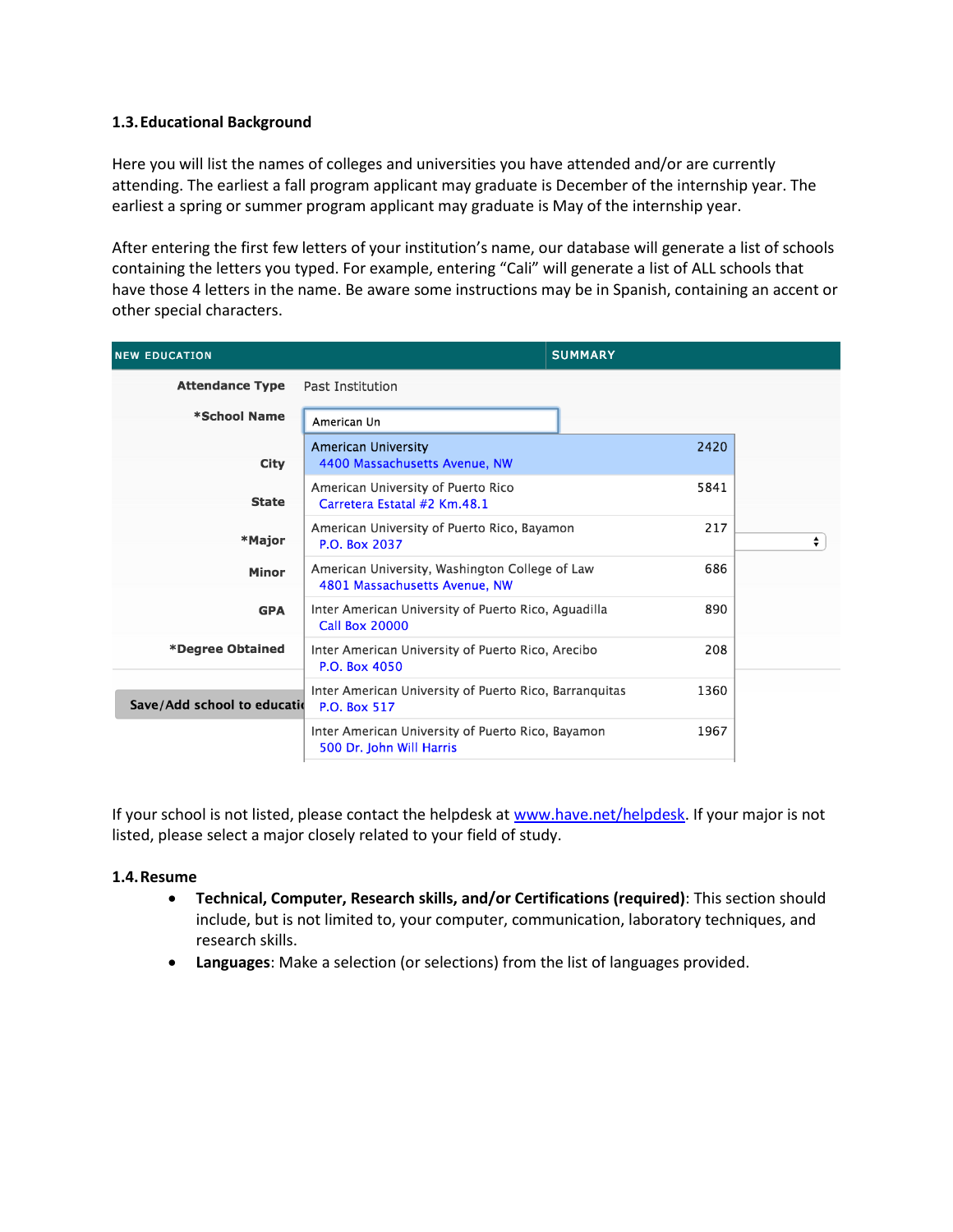| Language(s) | Language | Proficiency                  |  |
|-------------|----------|------------------------------|--|
|             | English  | $\div$<br>Fluent             |  |
|             | Spanish  | ÷<br>Fluent                  |  |
|             | Fre      | [Select One] $\div$ $\div$ X |  |
|             | French   |                              |  |

- **Volunteer Experience:** This section should include any work done in collaboration with volunteer groups and organizations, in which you received no pay.
- **Affiliations (required)\***: Include any student clubs, national organizations, etc. with which you are affiliated or awards/scholarships you have received in the past.
- **Advisor Name (required)**: HNIP requires at least one advisor email and phone number from you for our records. This should be a staff or faculty member from your campus.

\*Please note that you are not required to include any organizations that may indicate your religious or political beliefs, sexual orientation, or ethnic, racial, or national identity.

# **1.5.Work History**

Though similar to the "resume" portion of the application, this section allows you to elaborate on past jobs or significant volunteer/community experiences.

# **1.6.Essay**

Please write an essay of 500 words at minimum addressing the three questions below:

- **1.** What is your personal motivation for applying to the HACU National Internship Program?
- **2.** What are your academic and/or career goals?
- **3.** What skills can you bring to an employer and what skills would you like to focus on throughout the internship?

Note: Naming a particular agency or corporation with whom you'd like to work is not recommended as it could reduce your chances of being selected for an internship with another corporation.

# **1.7.Required Documentation Download and Survey**

Please plan accordingly! This can be the most laborious section of the application to complete as many institutions take several weeks to process requests for official documentation. We recommend that you work on obtaining the documents before you begin the entire process.

The below documents must be scanned and uploaded as PDF, JPG, or TIF files; other file types will not upload properly.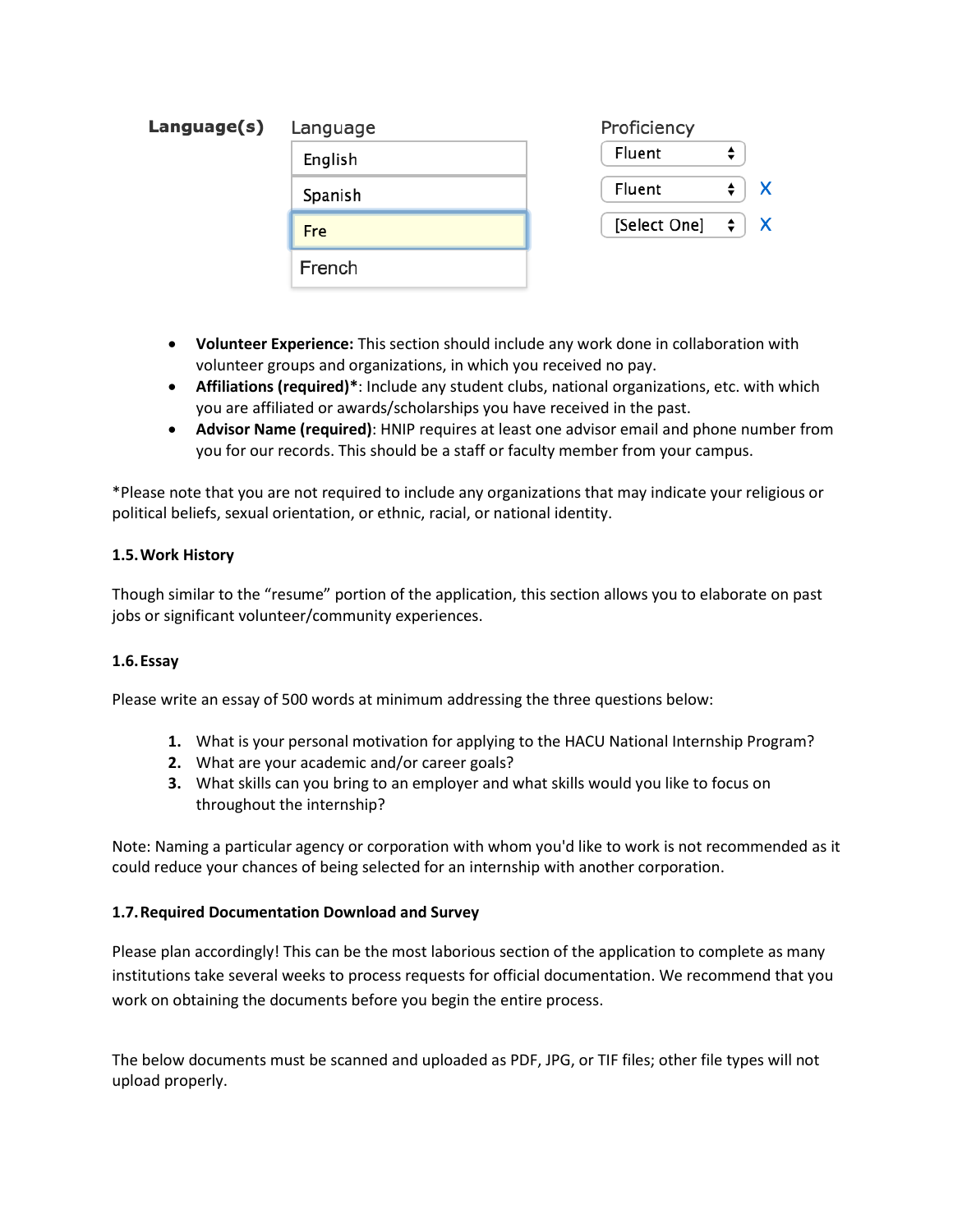- **1.** Enrollment Verification
- **2.** Official Transcripts (or transcripts issued by your institution on heat-sensitive security paper)
- **3.** Letter of Recommendation from a department chair, professor, or academic advisor from a current or previous academic institution
	- \*\* The letter should be addressed to "whom it may concern," not HACU or HNIP\*\*

Note: Do not mail your enrollment verification, transcripts or letter of recommendation to our office. Most school libraries or office resource stores already have the tools and capabilities necessary to scan and upload documents to your application.

The survey in this section is used to help improve HNIP's recruitment efforts and will not affect your application in any way. Once this section is complete, be sure to **click the** "**submit" button** found on the top of the page, beneath the section summary. This is the final step of the application process. **\*Be advised of the following three things before submitting your application:**

- **1. You should not submit your application if one or both of the required documents do not follow the aforementioned validity guidelines.**
- **2. You will not be able to edit your application after it has been submitted.**
- **3. Withdrawing your application means that you no longer want to be considered for an internship. Do not withdraw your application if you want to edit it. Once submitted, the application cannot be edited. Only click the "Withdraw" button if you are no longer available to participate in the session for which you applied.**

| <b>APPLICATION DATA</b>                    |      |
|--------------------------------------------|------|
|                                            |      |
| <b>Basic Profile</b>                       | Edit |
| <b>Emergency Contact</b>                   | Edit |
| <b>Educational Background</b>              | Edit |
| Resume                                     | Edit |
| <b>Work History</b>                        | Edit |
| Essay                                      | Edit |
| Required Documentation Download and Survey |      |
| Submit                                     |      |

# **2.0 Getting Help: FAQs and Help Desk**

The HNIP FAQs are located at [http://www.hacu.net/hacu/Frequently\\_Asked\\_Questions2.asp.](http://www.hacu.net/hacu/Frequently_Asked_Questions2.asp)

If you encounter technical difficulties completing your application, please submit the Help Desk form at [http://www.hacu.net/helpdesk.](http://www.hacu.net/helpdesk) Be sure to include as much detailed information as possible.